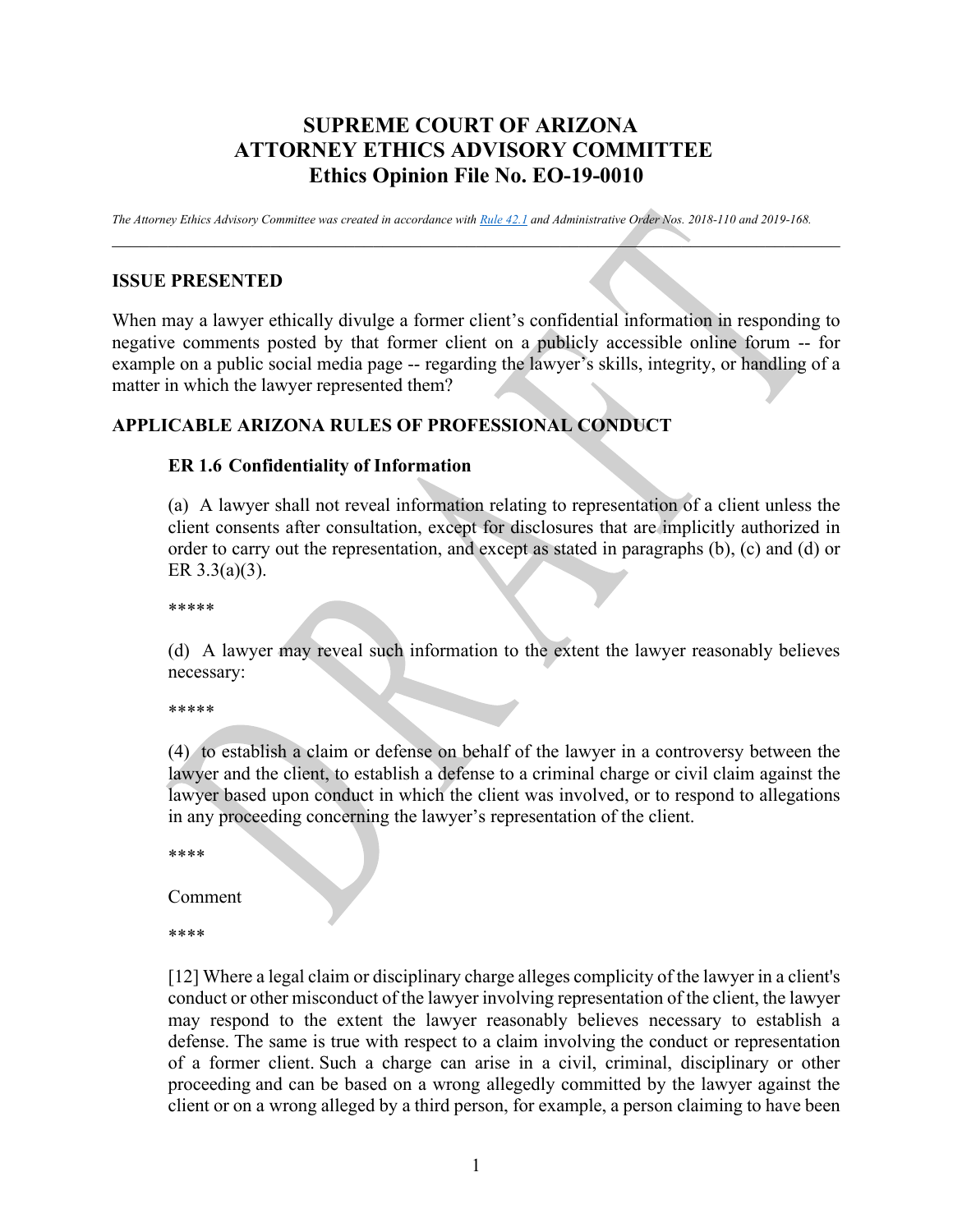defrauded by the lawyer and client acting together. The lawyer's right to respond arises when an assertion of such complicity has been made. Paragraph (d)(4) does not require the lawyer to await the commencement of an action or proceeding that charges such complicity, so that the defense may be established by responding directly to a third party who has made such an assertion. The right to defend also applies, of course, where a proceeding has been commenced.

\* \* \*

[19] Paragraph (d) permits disclosure only to the extent the lawyer reasonably believes the disclosure is necessary to accomplish one of the purposes specified. Where practicable, the lawyer should first seek to persuade the client to take suitable action to obviate the need for disclosure. In any case, a disclosure adverse to the client's interest should be no greater than the lawyer reasonably believes necessary to accomplish the purpose. If the disclosure will be made in connection with a judicial proceeding, the disclosure should be made in a manner that limits access to the information to the tribunal or other persons having a need to know it and appropriate protective orders or other arrangements should be sought by the lawyer to the fullest extent practicable.

#### **ER 1.9 Duties to Former Clients**

\*\*\*\*\*

(c) A lawyer who has formerly represented a client in a matter shall not thereafter:

(1) use information relating the representation to the disadvantage of the former client except as these Rules would permit or require with respect to a client, or when the information has become generally known; or

(2) reveal information relating to the representation except as these Rules would permit or require with respect to a client.

## **OPINION**

The rise of blogs and social media platforms on the internet enable a disgruntled client to spread information – and misinformation – about their former lawyer to a wider and more diverse audience than ever before, especially if readers choose to further disseminate the information. Most online reviews are also more or less permanent; even if they become less prominent over time, they may continue to show up in response to targeted searches for information about the lawyer. A lawyer who becomes aware that a former client has posted unflattering comments or reviews about the lawyer will therefore – understandably – want to respond.  $<sup>1</sup>$  $<sup>1</sup>$  $<sup>1</sup>$ </sup>

<span id="page-1-0"></span><sup>&</sup>lt;sup>1</sup> This opinion addresses only the question of responding to online comments by a former client. While the ER 1.6 analysis would logically apply to a comment by a current client as well, issues of conflict-of-interest would likely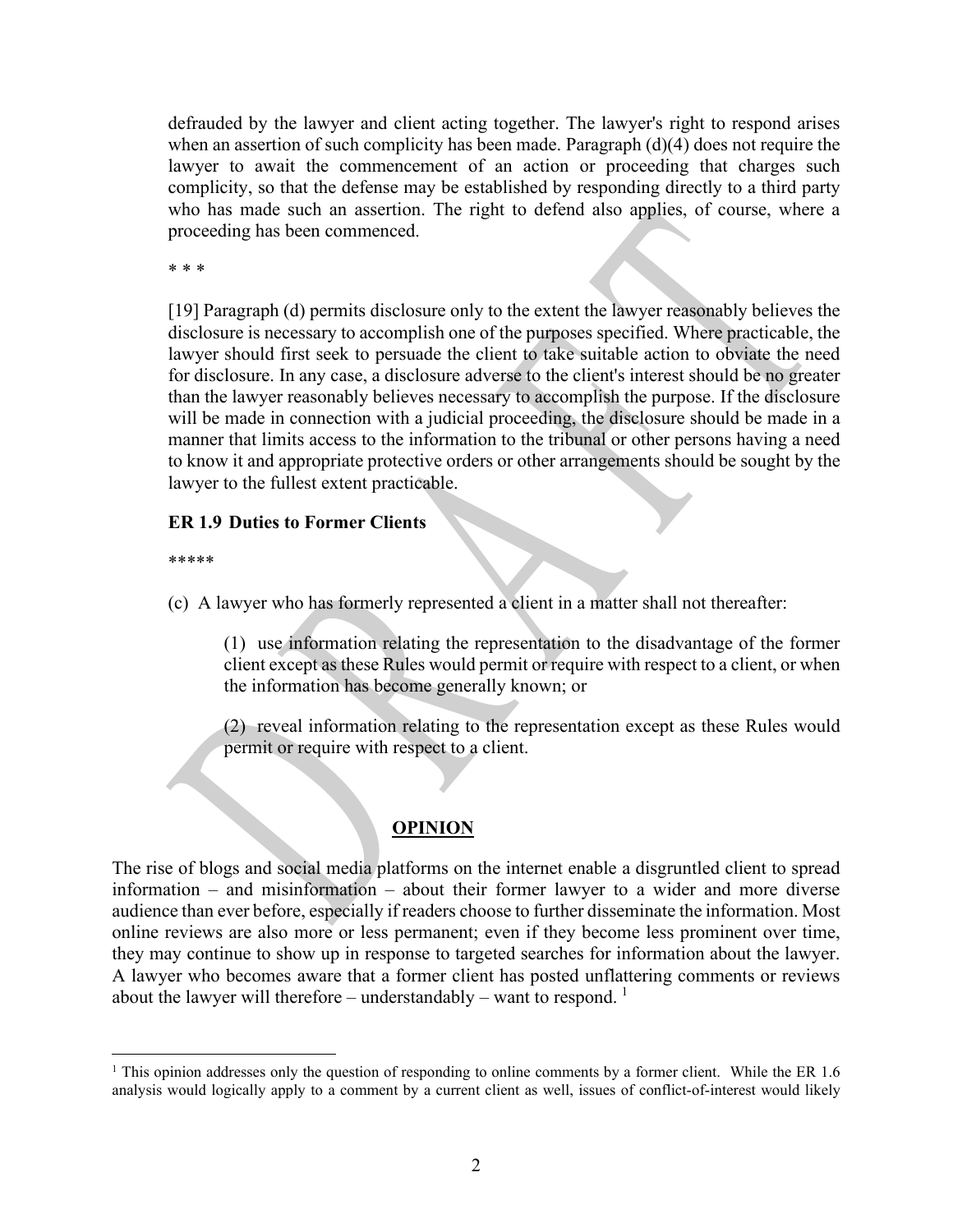As an initial matter, lawyers are free to respond to online comments in any manner that does not reveal any confidential information or violate any other ethical or legal obligation of the lawyer. For example, a lawyer may respond to a specific criticism with general comments that express disagreement, affirm a commitment to quality representation, and redirect those reading to other information about their relevant office policies, representation practices, or comments by other clients expressing different views.

The question presented here, however, is whether there are any circumstances in which a lawyer may go beyond general responses to address the former client's criticism specifically, when doing so would reveal confidential information about the former client as part of the lawyer's response.

Information relating to a lawyer's representation of a client must be kept strictly confidential under ER 1.6(a), unless the disclosure is impliedly authorized to carry out the representation, the client consents after consultation, or an exception set forth in ER 1.6(b), (c), (d), or ER 3.3(a)(3) applies. The duty to keep such information confidential is extended to former clients by ER 1.9(c). In the context of an unfavorable online comment or review by a former client, informed consent is exceedingly unlikely, which means that disclosure of confidential information will be improper unless permitted by one of the exceptions.

The only exceptions potentially applicable to the question presented here are found in ER 1.6(d)(4), which contains what are commonly referred to as the "self-defense" exceptions. This subsection allows a lawyer to disclose confidential information "to the extent the lawyer reasonably believes necessary" to do any of the following:

- "establish a claim or defense on behalf of the lawyer in a controversy between the lawyer or client"
- "establish a defense to a criminal charge or civil claim against the lawyer based upon conduct in which the client was involved"
- "respond to allegations in any proceeding concerning the lawyer's representation of the client"

Because an online critique is not a formal "criminal charge or civil claim" or the initiation of a disciplinary proceeding, ethics opinions addressing the issue generally focus on whether negative online comments establish a "controversy" under the first self-defense exception and, if so, whether disclosure of confidential information can ever be considered reasonably necessary to establish a defense. Virtually all the ethics opinions that have addressed the issue, including ABA Formal Opinion 496, which was issued in 2021, answer "no" to one or both of those questions,

predominate if the comments are made by a current client. In addition, to the extent a lawyer wishes to terminate the lawyer-client relationship as a result of online comments by the client, analysis of the requirements of ER 1.16 is necessary. Those issues are beyond the scope of this Opinion.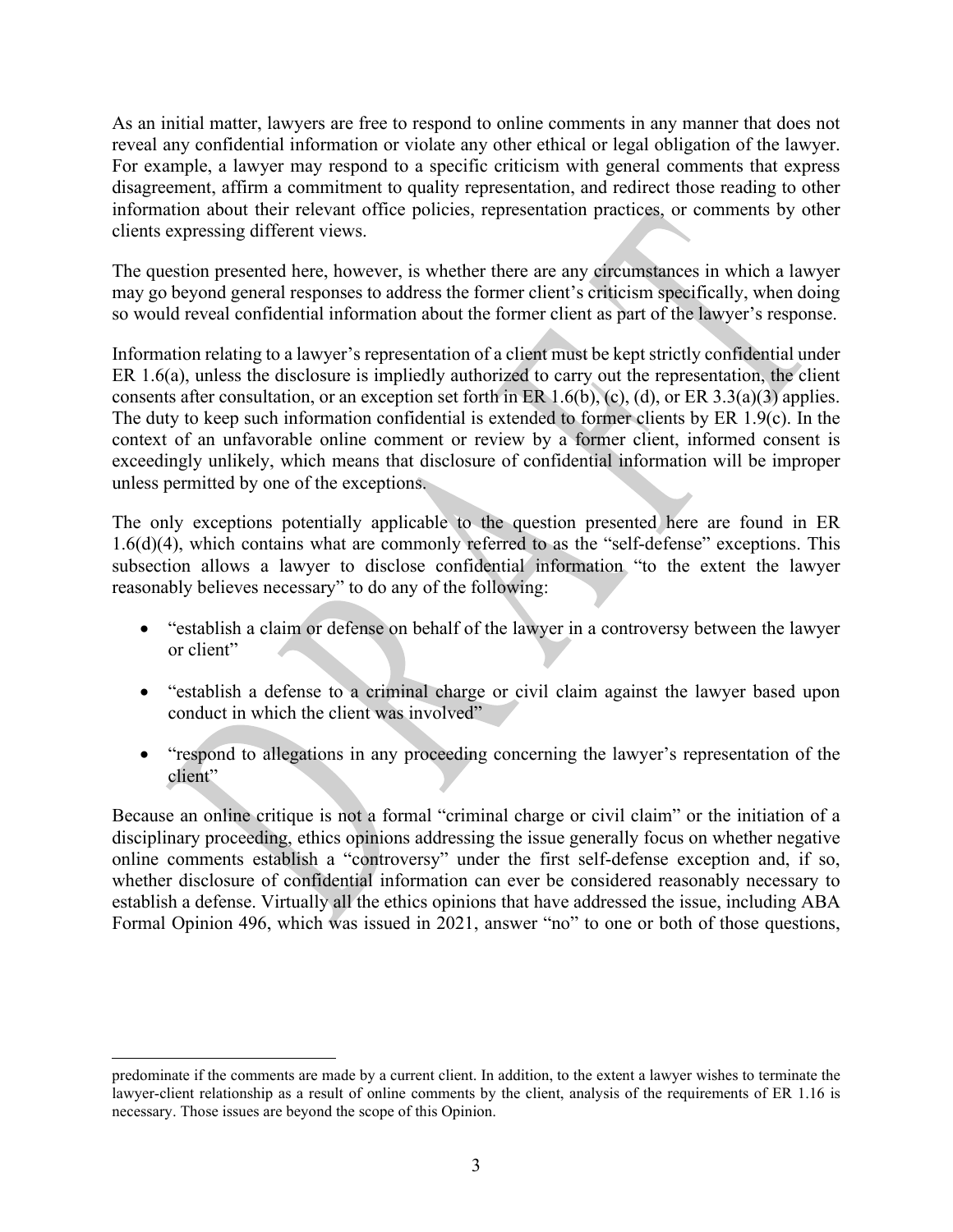typically because of the "informal" nature of an online critique. [2](#page-3-0) Colorado may be the only state in which an official ethics opinion has been issued that concludes otherwise.<sup>[3](#page-3-1)</sup>

This focus on the "informality" of the online comments is, however, questionable for two reasons. First, "controversy" has no specific defined meaning in the ethics rules. According to [dictionary.com,](https://www.dictionary.com/browse/controversy) "controversy" means "a prolonged public dispute, debate or contention; disputation concerning a matter of opinion" and "contention, strife, or argument." That clearly encompasses – indeed, aptly describes – a disagreement between a lawyer and the lawyer's former client about things like the lawyer's competence, ethics, diligence, responsiveness, performance, or billing practices, particularly when the client's negative opinions on such matters are expressed in a public forum.

Second, the language of the self-defense exceptions does not indicate that *any* of them applies only after some sort of "formal" legal or administrative proceeding has been commenced,  $4\overline{)}$  $4\overline{)}$  so the informality of online remarks should not be considered dispositive. The comment to the rule also makes this clear. It states that a lawyer may reveal confidential information about a former client as part of a response to a third party who has alleged that the lawyer has been guilty of misconduct, "for example, a person claiming to have been defrauded by the lawyer and client acting together." ER 1.6, cmt. ¶ 12. The comment notes that the self-defense exceptions do not "require the lawyer to await the commencement of an action or proceeding that charges such complicity" but instead that "the defense may be established by responding directly to [the] third party who has made [the] assertion," the right to respond having arisen "when [the] assertion of [misconduct] has been made." This could include a response not only to the alleged fraud victim in the example given, but also a lawyer for a former client alleging that the former lawyer committed malpractice, or bar counsel calling the lawyer to discuss a bar charge filed by a current or former client.

What is problematic, therefore, about responding publicly to online allegations made by a former client is less the informality of the allegations or some imagined lack of a "controversy," but what

<span id="page-3-0"></span><sup>&</sup>lt;sup>2</sup> See ABA Formal Opinion 496, (January 13, 2021) (answering no to both questions based on the "informality" of online critiques); New Jersey Supreme Court Advisory Committee on Professional Ethics Opinion 738 (2020) ("an informal 'controversy' between a lawyer and a prospective or former client, arising from the posting of a negative online review, does not fall within the safe harbor" of the controversy exception); State Bar of Texas Opinion No. 662 (2016) ("It is the opinion of the Committee that each of the exceptions stated above applies only in connection with formal actions, proceedings or charges."); New York State Bar Association Ethics Opinion 1032 (2014) ("Unflattering but less formal comments on the skills of lawyers" do not justify disclosure of confidential information); Pennsylvania State Bar Association Formal Opinion 2014-200 ("We conclude that a lawyer cannot reveal client confidential information in a response to a client's negative online review absent the client's informed consent.").

<span id="page-3-1"></span><sup>3</sup> Colorado Bar Association Ethics Committee Opinion 136, *A Lawyer's Response to a Client's Online Public Commentary Concerning the Lawyer* (April 15, 2019). There is also a disciplinary case, discussed in the Colorado opinion, in which the Supreme Court of Wisconsin held that a criminal defense lawyer accused by a former client's appellate counsel of ineffective assistance did not violate the ethics rules by writing a letter to the prost-convictionproceeding judge that provided information defending his representation of the former client. *In re Disciplinary Proc. Against Thompson*, 847 N.W.2d 793 (2014). The Court noted that the better course would have been to wait to be subpoenaed and testify during a hearing in the post-conviction proceeding, but declined read into ER 1.6 a requirement that disclosures in the ineffective assistance context must be limited to a "court-supervised setting." Id., at 800, ¶ 37. Given the nature of the disclosure in that case and the fact that the letter was sent in a formal-proceeding-*adjacent* context, it is not relevant to the question addressed in this opinion.

<span id="page-3-2"></span><sup>&</sup>lt;sup>4</sup> The phrase "criminal charges" does not necessarily mean the commencement of a formal prosecution and "civil claim" appears clearly intended to encompass more than a lawsuit that has already been filed.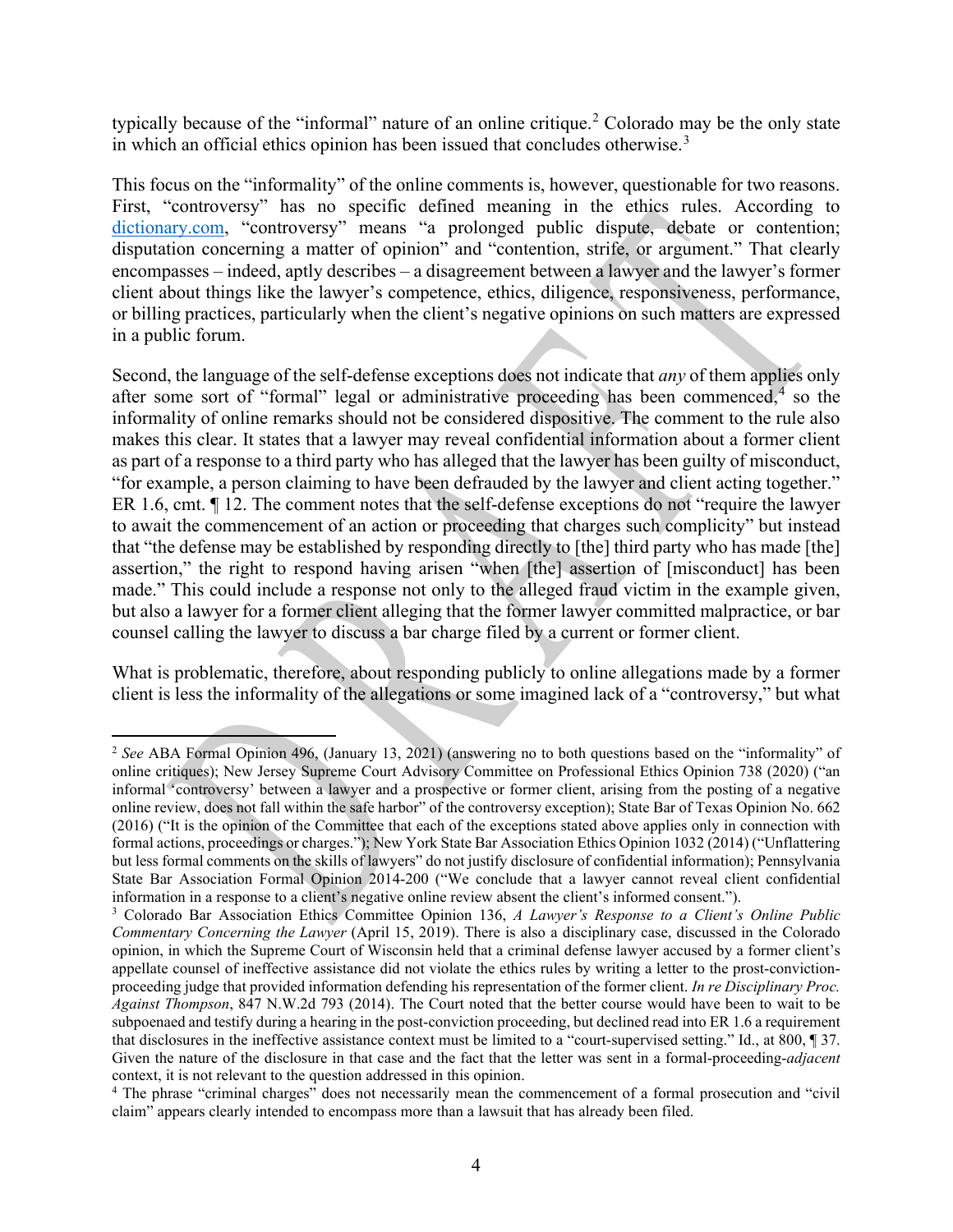it means to "establish a defense" in this context. The lawyer, by posting an online response to the former client's online comments is responding not only to the person making the allegations but to the members of the public before whom the accusations have been made. Unlike the alleged fraud victim, bar counsel, and malpractice lawyer in the above examples, these third parties – in the context of the internet, an unidentifiable and virtually limitless audience – are mere bystanders. Can a public response containing confidential information ever be "reasonably necessary" to "establish a defense" in such a situation?

We conclude that it may. A lawyer's duty of confidentiality is for the protection of the lawyer's client and the client can forfeit that protection. The self-defense exceptions make it clear that a client may not use confidentiality as both a sword and a shield in a formal legal or disciplinary proceeding. Similarly, the client should not be able to make public accusations of serious misconduct against their former lawyer and then invoke – or have a disciplinary authority invoke on the client's behalf – the lawyer's duty of confidentiality to prevent the lawyer from making an effective response or to punish the lawyer for having done so. An individual who elects to try their former lawyer in the court of public opinion rather than before a tribunal and makes serious accusations that put confidential information at issue assumes the risk that such information will be disclosed in the lawyer's response.

In addition, although the ABA Opinion correctly notes that online postings "may even contribute to the body of knowledge available about lawyers for prospective clients seeking legal advice," the internet – as recent history has taught us, at some cost – is also a very effective tool for spreading *dis*information; disinformation that causes genuine harm to both public and private interests. Untrue accusations of misconduct should be countered.

For these reasons, we conclude that a lawyer may reveal confidential client information to the extent reasonably necessary to respond to a former client's online remarks about the lawyer that constitute an accusation of serious misconduct or incompetency. This approach is consistent with the Restatement's analysis of the issue. *See* RESTATEMENT (THIRD) OF THE LAW GOVERNING LAWYERS § 64, cmt. e (2000) ("When a client has made a public charge of wrongdoing, a lawyer is warranted in making a proportionate and restrained public response.").

It is also consistent with State Bar of Ariz. Formal Op. 93-02 (1993). The lawyer who submitted the ethics inquiry addressed in that opinion had previously represented a criminal defendant in a prosecution for first degree murder that resulted in the defendant's conviction. Another individual who had been involved in the case later began writing a book about the case and, as part of that effort, interviewed the defendant. The defendant asserted that his lawyer had "acted incompetently, refused to follow instructions, failed to call certain witnesses, and engaged in a conspiracy with the prosecution to ensure his conviction." The author then contacted the lawyer to get the lawyer's response to the allegations and the lawyer asked the State Bar of Arizona whether that response could include confidential information about the former client.

Though not entirely clear, the opinion's characterization of the former client's allegations as "public" implies an underlying assumption that those allegations, and the lawyer's response, would – or at least might – be publicly disseminated in the published book. The opinion nevertheless concludes that the lawyer could ethically disclose confidential information in this situation, which might fairly be characterized as an "analog" version of an online exchange. The opinion rejects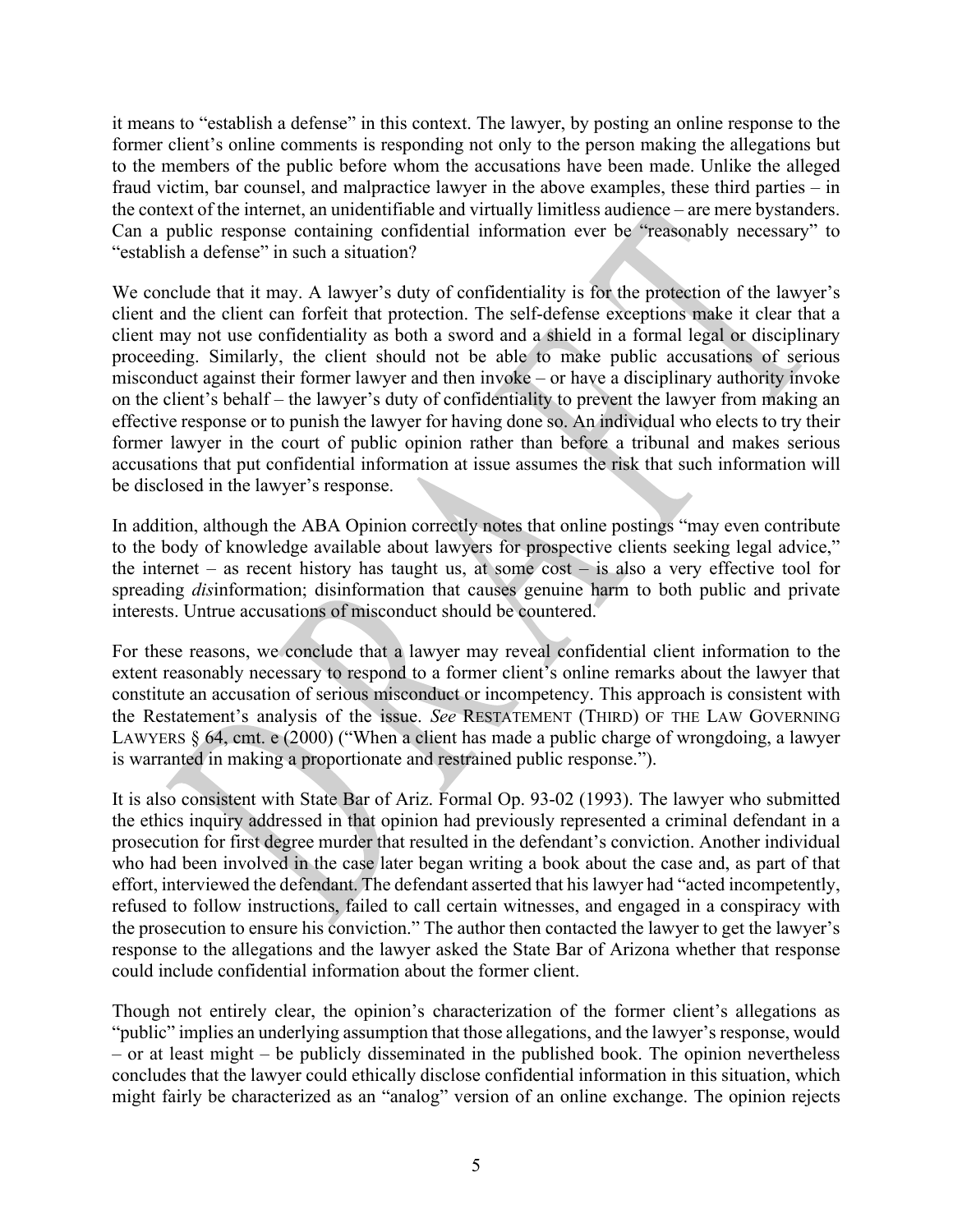the notion that disclosure is only permitted in the context of formal proceedings and concludes instead that "an attorney may disclose confidential information pursuant to ER 1.6(d) when the client's allegations against him or her are of such a nature that they constitute a genuine controversy between the attorney and the client which could reasonably be expected to give rise to legal or disciplinary proceedings."

A lawyer contemplating the disclosure of confidential information in response to a former client's online accusations of serious misconduct must, however, carefully consider whether the circumstances truly justify such disclosure.

## *Confirmation that the Former Client Posted the Comment*

Disclosure of a former client's confidential information is only justified when that former client is responsible for the public posting of the negative comment. A lawyer may not reveal protected information in response to critical comments made by others, such as an opposing counsel or party or even the family member or friend of the client, without client consent. Nor can a client be held responsible for a third party's posting of comments made by the client to that third party without any intent that they be further shared. Because online comments may be anonymous, and even those that have attribution may not themselves establish with certainty that the former client is actually the source of the comments, the first task for a lawyer who is considering responding in a manner that reveals any confidential information is to conduct appropriate due diligence to confirm that the client actually posted the comments in question or is otherwise responsible for the posting.

## *Nature of the Allegations*

Comments posted online by an individual regarding the individual's former lawyer can cover a broad spectrum ranging from complaints about the outcome or cost of the representation, or the client's subjective opinion of the lawyer's skills, to serious charges of malpractice or unethical conduct. Any of these could establish a "controversy" between the lawyer and client, but a general expression of the former client's opinion of the lawyer – for example, "this lawyer is a real dummy and charges too much" or "this lawyer is an unethical jerk" – will not justify the disclosure of confidential information in response. Nor will expressions of displeasure at an outcome, such as "I can't believe this lawyer lost my case," justify such disclosure.

If, however, the online comments make specific allegations that appear credible on their face and, if true, would justify the filing of criminal or disciplinary charges or a malpractice claim against the lawyer – for example, "after this lawyer lost my case at trial, I found out that the other side had made a settlement offer that my lawyer never told me about," or "this lawyer tanked my case because they filed it after the statute of limitations had run" – they create a genuine threat that such charges could be forthcoming, and justify disclosure to the extent necessary to counter that threat.<sup>[5](#page-5-0)</sup> Disclosure should be limited to these circumstances.

<span id="page-5-0"></span><sup>5</sup> It should be noted that bar counsel can initiate a disciplinary investigation based on information from any source; it need not be in response to the filing of a bar charge by a third party. Law enforcement agencies likewise can initiate an investigation based on any information they have.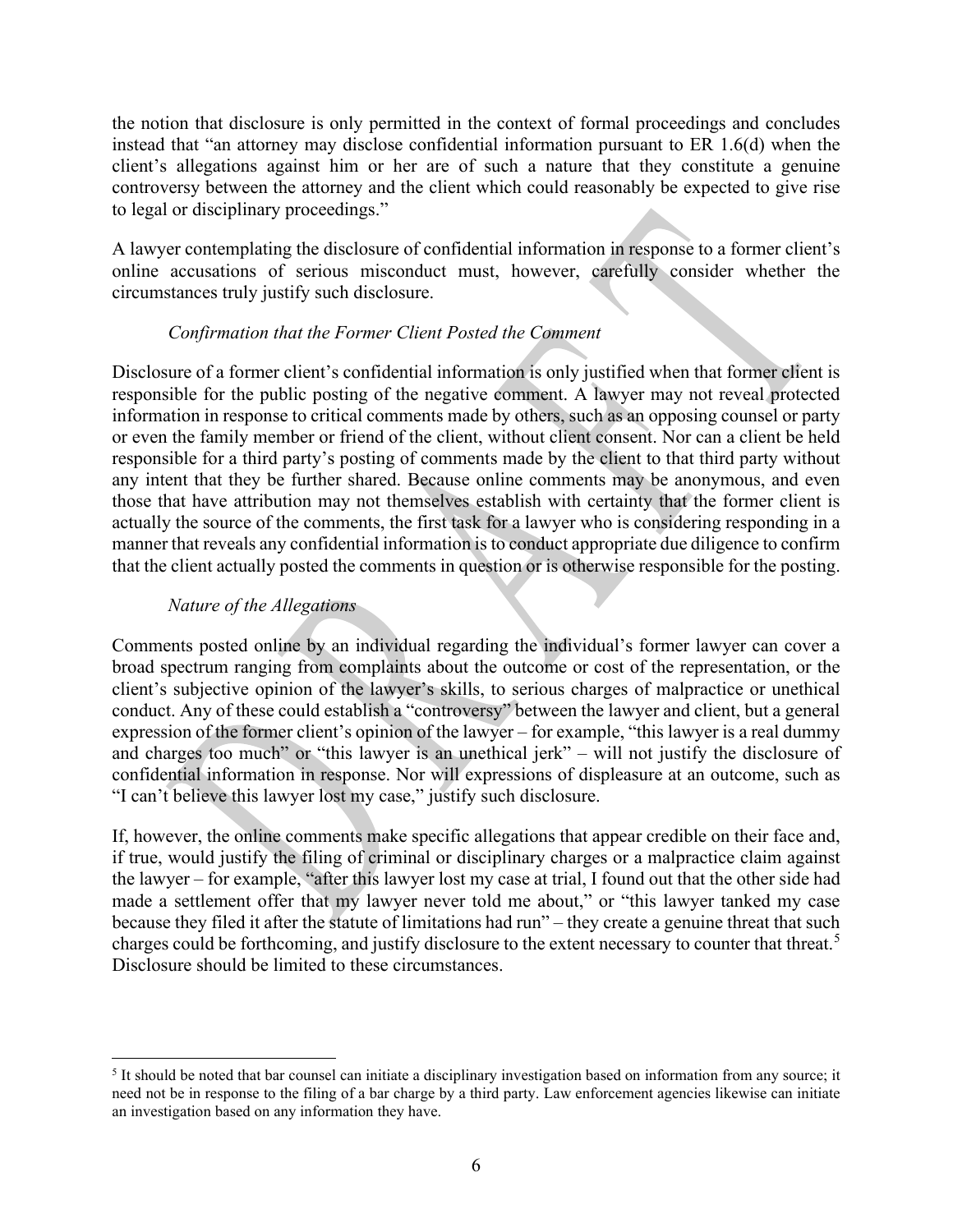Because lawyers have a duty to be truthful in all their dealings, a lawyer must, before posting an online response that contains confidential information, also have an objectively reasonable belief that the client's comments are in fact inaccurate.

## *Necessity and Extent of Disclosure*

Before disclosing confidential information, a lawyer must "reasonably believe that options short of use or disclosure have been exhausted or will be unavailing or that invoking them would substantially prejudice the lawyer's position in the controversy." RESTATEMENT (THIRD) OF THE LAW GOVERNING LAWYERS § 64, cmt. e (2000). The lawyer should, for example, consider first asking the curator of the website to remove the comments, or asking the client to retract or correct the comments.

In addition, any confidential information that is disclosed must be carefully limited to what is truly necessary for a meaningful defense to the charges made, and of course the lawyer's assertions must be accurate. The lawyer must also scrupulously refrain from making comments or revealing extraneous information that, to a reasonable reader, would appear designed to intimidate or embarrass the client. And, if the matter being discussed is on-going, the lawyer must refrain from making any statements that have a reasonable likelihood of compromising the client's position in the matter.

Using the examples given above, a lawyer might, in response to an allegation that the lawyer failed to inform the client about a settlement offer, state – if true – that "In fact, I did inform the client of the offer a day after it was made, and we discussed it on several occasions." In response to an accusation that the lawyer missed a statute-of-limitations deadline, the lawyer can provide an explanation of why that is not accurate or, if accurate, why it was not the lawyer's fault. For example, if true, the lawyer might explain that "I calculated the limitations deadline based on information provided to me by the client and filed the lawsuit before that date. It was only later, during the course of discovery, that additional facts came to light showing that the information provided by the client was inaccurate and the limitations period had in fact ended earlier."

## *Best Practices*

No lawyer, however stoic, can read negative online comments posted by a former client without having an emotional reaction and, if the comments are particularly outrageous or derisive, a desire to not just set the record straight but to respond in kind. That is understandable. But the ability to recognize and rise above one's emotional impulses and determine what is objectively justified is a necessary skill for a professional and ethical lawyer. A lawyer who is considering responding to online client comments in a manner that will reveal confidential information would be wise to seek the counsel of another lawyer or the State Bar of Arizona's Ethics Hotline to obtain a more dispassionate assessment of both the posted comments and the lawyer's proposed response.<sup>[6](#page-6-0)</sup>

A lawyer in this situation should also seriously consider not responding at all. The ABA Opinion correctly observes that

<span id="page-6-0"></span><sup>6</sup> ER 1.6 permits a lawyer to reveal confidential information for the purpose of obtaining ethics advice from another lawyer.